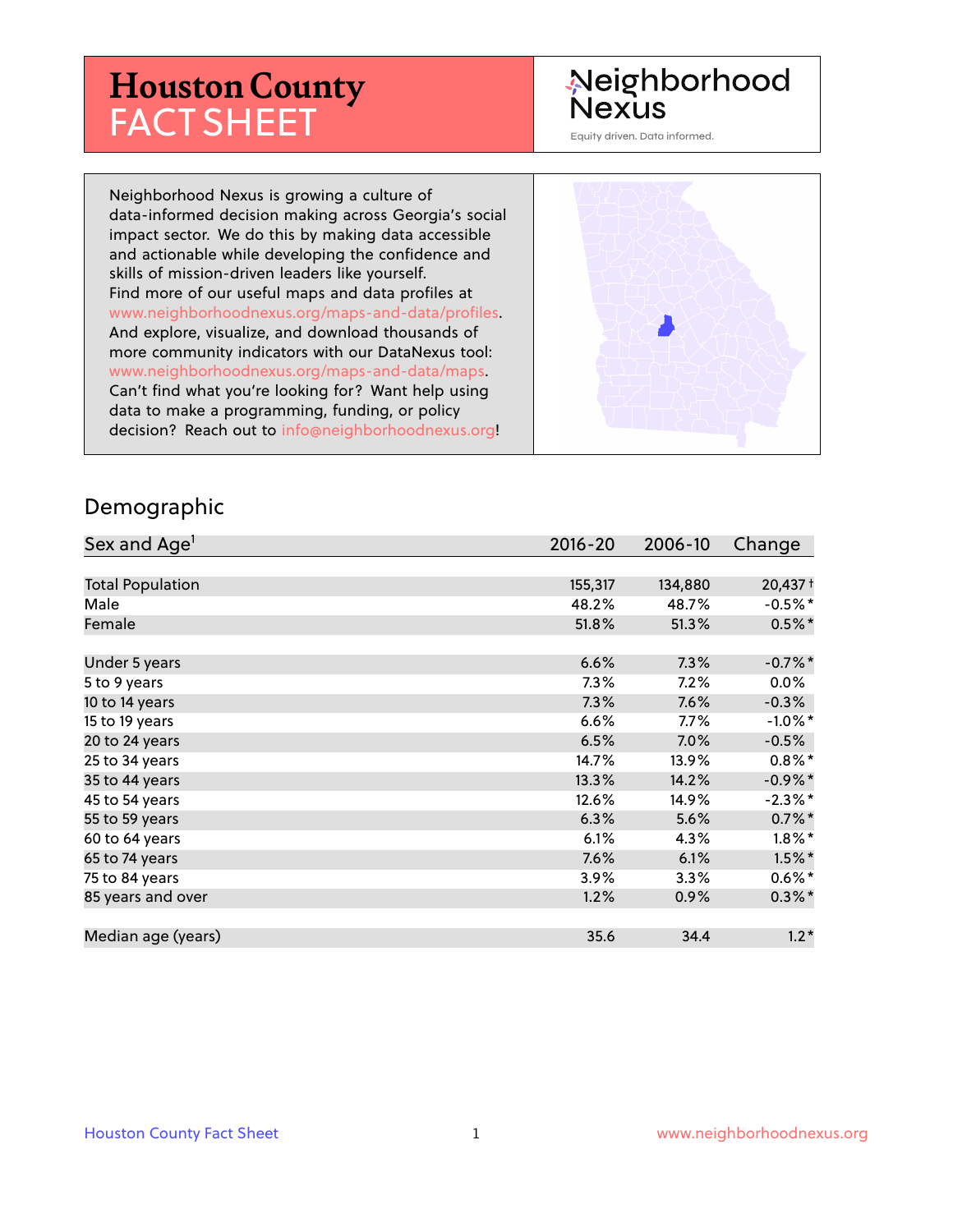### Demographic, continued...

| Race <sup>2</sup>                                   | $2016 - 20$ | 2006-10 | Change     |
|-----------------------------------------------------|-------------|---------|------------|
| <b>Total population</b>                             | 155,317     | 134,880 | 20,437 +   |
| One race                                            | 95.8%       | 97.6%   | $-1.8\%$ * |
| White                                               | 59.4%       | 65.1%   | $-5.8\%$ * |
| <b>Black or African American</b>                    | 31.3%       | 27.7%   | $3.6\%$ *  |
| American Indian and Alaska Native                   | 0.6%        | 0.2%    | $0.4\% *$  |
| Asian                                               | 3.4%        | 2.2%    | $1.1\%$ *  |
| Native Hawaiian and Other Pacific Islander          | 0.2%        | 0.0%    | $0.1\%$ *  |
| Some other race                                     | 1.0%        | 2.4%    | $-1.4\%$ * |
| Two or more races                                   | 4.2%        | 2.4%    | $1.8\%$ *  |
| Race alone or in combination with other race(s) $3$ | $2016 - 20$ | 2006-10 | Change     |
| Total population                                    | 155,317     | 134,880 | 20,437 +   |
| White                                               | 63.1%       | 67.1%   | $-4.0\%$ * |
| <b>Black or African American</b>                    | 33.8%       | 28.7%   | $5.1\%$ *  |
| American Indian and Alaska Native                   | 1.1%        | 1.0%    | 0.1%       |
| Asian                                               | 4.2%        | 3.1%    | $1.1\%$ *  |
| Native Hawaiian and Other Pacific Islander          | 0.3%        | 0.1%    | $0.1\%$ *  |
| Some other race                                     | 2.0%        | 2.7%    | $-0.7%$    |
| Hispanic or Latino and Race <sup>4</sup>            | $2016 - 20$ | 2006-10 | Change     |
| Total population                                    | 155,317     | 134,880 | $20,437+$  |
| Hispanic or Latino (of any race)                    | 6.6%        | 5.7%    | $0.8%$ +   |
| Not Hispanic or Latino                              | 93.4%       | 94.3%   | $-0.8%$ †  |
| White alone                                         | 55.5%       | 62.0%   | $-6.4\%$ * |
| Black or African American alone                     | 30.9%       | 27.5%   | $3.4\%$ *  |
| American Indian and Alaska Native alone             | 0.4%        | 0.2%    | $0.2%$ *   |
| Asian alone                                         | 3.3%        | 2.2%    | $1.1\%$ *  |
| Native Hawaiian and Other Pacific Islander alone    | 0.2%        | 0.0%    | $0.1\%$ *  |
| Some other race alone                               | 0.1%        | 0.3%    | $-0.2%$    |
| Two or more races                                   | 3.0%        | 2.1%    | $0.9\%$ *  |
| U.S. Citizenship Status <sup>5</sup>                | $2016 - 20$ | 2006-10 | Change     |
| Foreign-born population                             | 8,991       | 6,771   | $2,220*$   |
| Naturalized U.S. citizen                            | 50.7%       | 42.1%   | $8.6\%$ *  |
| Not a U.S. citizen                                  | 49.3%       | 57.9%   | $-8.6\%$ * |
| Citizen, Voting Age Population <sup>6</sup>         | $2016 - 20$ | 2006-10 | Change     |
|                                                     |             |         |            |
| Citizen, 18 and over population                     | 112,229     | 94,933  | 17,296*    |
| Male                                                | 47.2%       | 47.8%   | $-0.6\%$ * |
| Female                                              | 52.8%       | 52.2%   | $0.6\%$ *  |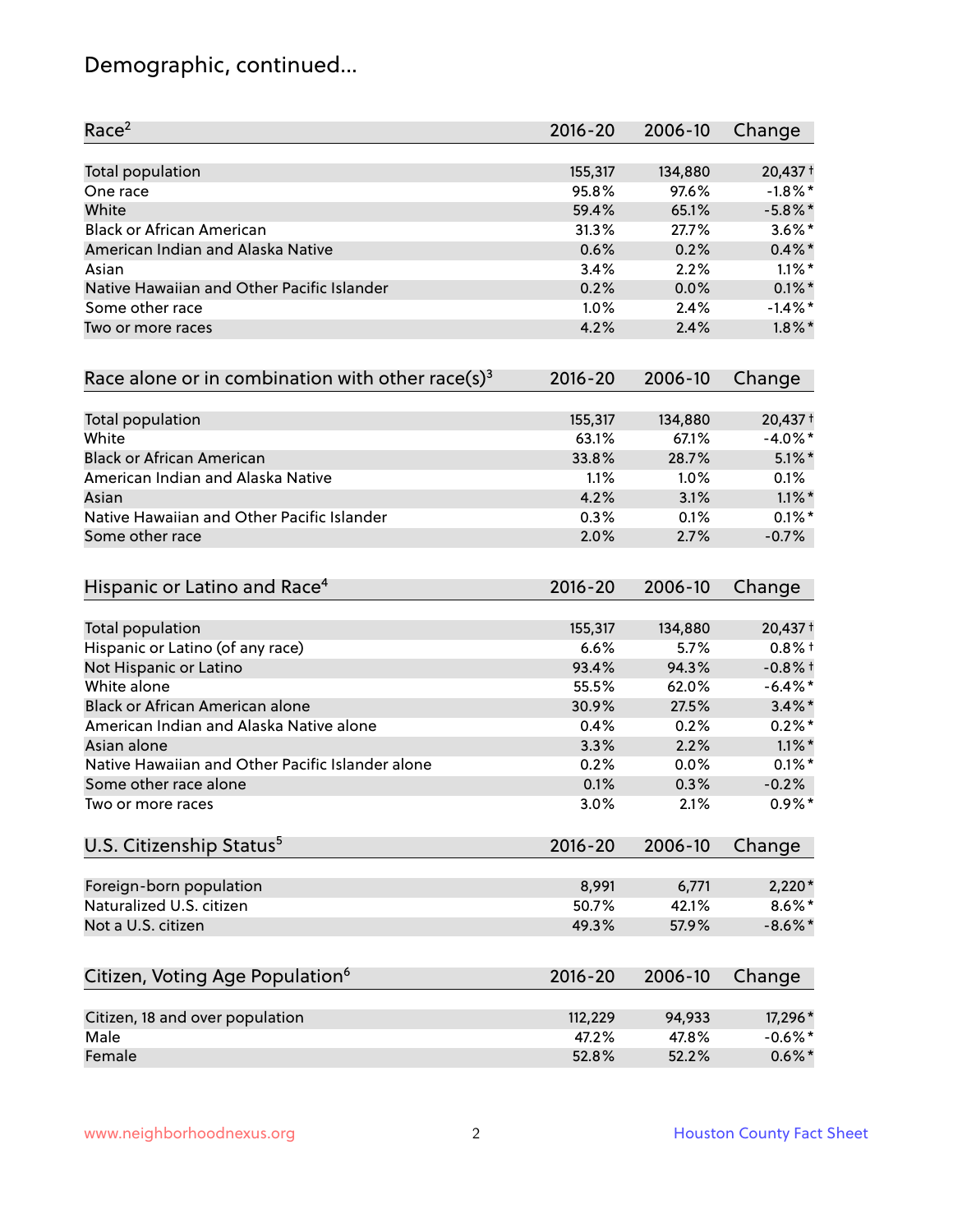#### Economic

| Income <sup>7</sup>                                 | $2016 - 20$ | 2006-10 | Change     |
|-----------------------------------------------------|-------------|---------|------------|
|                                                     |             |         |            |
| All households                                      | 58,042      | 50,199  | 7,843*     |
| Less than \$10,000                                  | 5.9%        | 6.8%    | $-0.9%$    |
| \$10,000 to \$14,999                                | 3.3%        | 4.2%    | $-0.8%$    |
| \$15,000 to \$24,999                                | 8.2%        | 9.0%    | $-0.8%$    |
| \$25,000 to \$34,999                                | 10.3%       | 10.8%   | $-0.4%$    |
| \$35,000 to \$49,999                                | 10.6%       | 14.7%   | $-4.1\%$ * |
| \$50,000 to \$74,999                                | 18.2%       | 20.1%   | $-1.9%$    |
| \$75,000 to \$99,999                                | 14.0%       | 16.2%   | $-2.2%$ *  |
| \$100,000 to \$149,999                              | 17.5%       | 12.1%   | $5.4\%$ *  |
| \$150,000 to \$199,999                              | 7.4%        | 4.0%    | $3.3\%$ *  |
| \$200,000 or more                                   | 4.5%        | 2.1%    | $2.4\%$ *  |
| Median household income (dollars)                   | 65,870      | 55,098  | 10,772*    |
| Mean household income (dollars)                     | 80,547      | 66,168  | 14,379*    |
| With earnings                                       | 80.1%       | 82.6%   | $-2.5%$ *  |
| Mean earnings (dollars)                             | 79,301      | 64,218  | 15,084*    |
| <b>With Social Security</b>                         | 26.4%       | 22.8%   | $3.6\%$ *  |
| Mean Social Security income (dollars)               | 17,820      | 13,415  | 4,405*     |
| With retirement income                              | 27.0%       | 24.5%   | $2.4\%$ *  |
| Mean retirement income (dollars)                    | 29,333      | 25,390  | $3,943*$   |
| With Supplemental Security Income                   | 5.5%        | $3.3\%$ | $2.2\%$ *  |
| Mean Supplemental Security Income (dollars)         | 10,895      | 6,714   | 4,180*     |
| With cash public assistance income                  | 1.0%        | 1.5%    | $-0.5%$    |
| Mean cash public assistance income (dollars)        | 2,436       | 3,895   | $-1,459*$  |
| With Food Stamp/SNAP benefits in the past 12 months | 10.0%       | 9.5%    | 0.5%       |
|                                                     |             |         |            |
| Families                                            | 40,727      | 34,908  | 5,819*     |
| Less than \$10,000                                  | 3.7%        | 5.2%    | $-1.5%$ *  |
| \$10,000 to \$14,999                                | 2.0%        | 2.5%    | $-0.6%$    |
| \$15,000 to \$24,999                                | 5.6%        | 6.5%    | $-0.9%$    |
| \$25,000 to \$34,999                                | 8.1%        | 8.5%    | $-0.4%$    |
| \$35,000 to \$49,999                                | 10.3%       | 13.8%   | $-3.5%$ *  |
| \$50,000 to \$74,999                                | 17.7%       | 19.6%   | $-1.9%$    |
| \$75,000 to \$99,999                                | 15.3%       | 19.9%   | $-4.6\%$ * |
| \$100,000 to \$149,999                              | 21.5%       | 16.2%   | $5.3\%$ *  |
| \$150,000 to \$199,999                              | 9.8%        | 5.2%    | 4.6%*      |
| \$200,000 or more                                   | 6.1%        | 2.7%    | $3.5\%$ *  |
| Median family income (dollars)                      | 80,005      | 67,227  | 12,778 *   |
| Mean family income (dollars)                        | 93,810      | 75,986  | 17,823*    |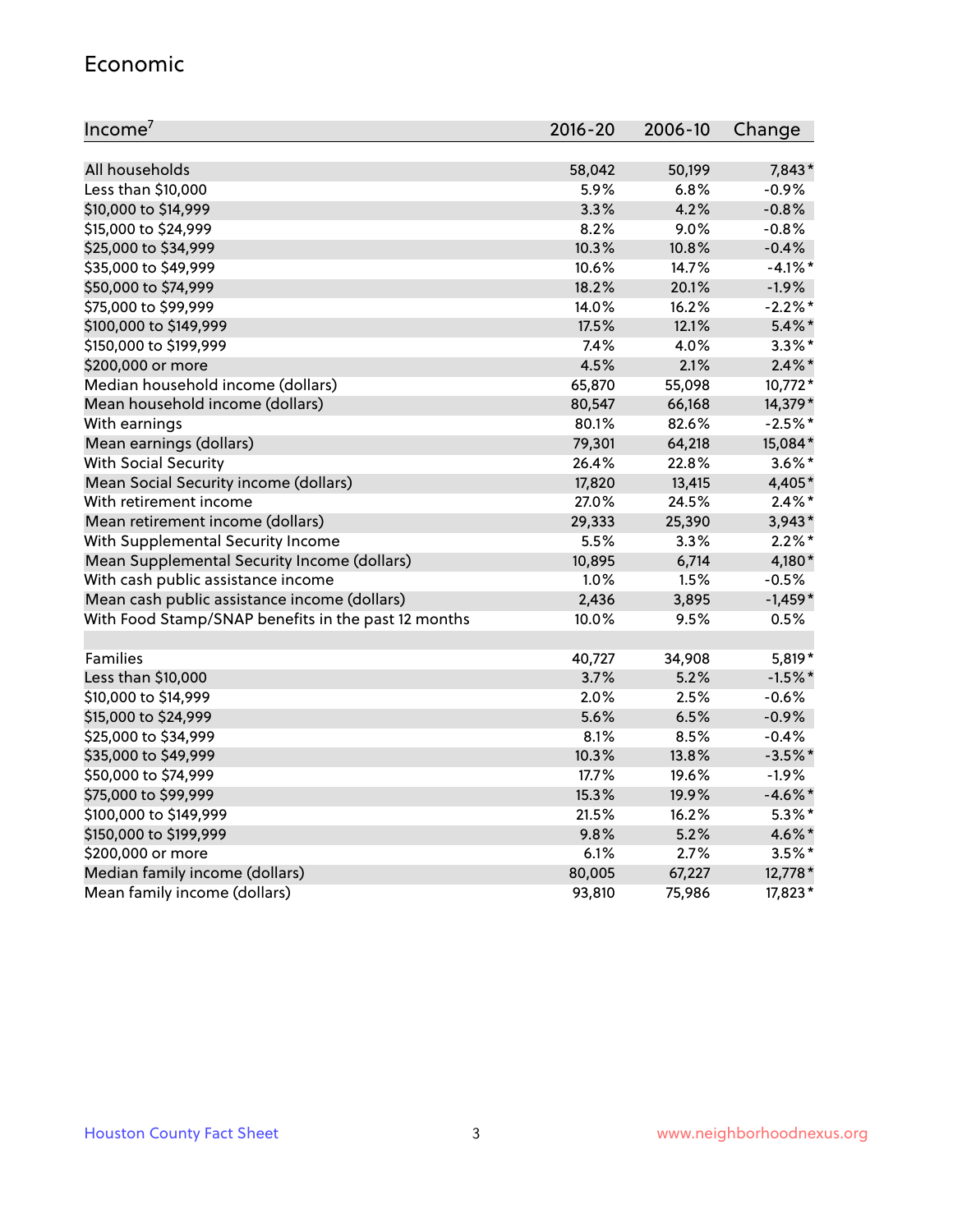#### Economic, continued...

| Income, continued <sup>8</sup>                           | $2016 - 20$ | 2006-10 | Change      |
|----------------------------------------------------------|-------------|---------|-------------|
|                                                          |             |         |             |
| Nonfamily households                                     | 17,315      | 15,291  | $2,024*$    |
| Median nonfamily income (dollars)                        | 35,414      | 32,712  | 2,702       |
| Mean nonfamily income (dollars)                          | 45,686      | 40,529  | $5,157*$    |
|                                                          |             |         |             |
| Median earnings for workers (dollars)                    | 36,754      | 30,687  | $6,067*$    |
| Median earnings for male full-time, year-round workers   | 54,159      | 47,557  | 6,602*      |
| (dollars)                                                |             |         |             |
| Median earnings for female full-time, year-round workers | 41,551      | 34,239  | 7,312*      |
| (dollars)                                                |             |         |             |
|                                                          |             |         |             |
| Per capita income (dollars)                              | 30,616      | 25,206  | $5,411*$    |
|                                                          |             |         |             |
|                                                          |             |         |             |
| Families and People Below Poverty Level <sup>9</sup>     | $2016 - 20$ | 2006-10 | Change      |
|                                                          |             |         |             |
| <b>All families</b>                                      | 8.7%        | 10.3%   | $-1.6%$     |
| With related children under 18 years                     | 13.1%       | 15.1%   | $-2.0%$     |
| With related children under 5 years only                 | 10.9%       | 17.9%   | $-7.0\%$ *  |
| Married couple families                                  | 4.1%        | 3.6%    | 0.4%        |
| With related children under 18 years                     | 5.5%        | 4.9%    | 0.6%        |
| With related children under 5 years only                 | 2.8%        | 3.7%    | $-0.9%$     |
| Families with female householder, no husband present     | 22.6%       | 30.9%   | $-8.3\%$ *  |
| With related children under 18 years                     | 32.1%       | 37.1%   | $-5.0\%$    |
| With related children under 5 years only                 | 36.9%       | 43.9%   | $-7.0%$     |
|                                                          |             |         |             |
| All people                                               | 11.6%       | 12.8%   | $-1.2%$     |
| Under 18 years                                           | 15.1%       | 18.7%   | $-3.6\%$ *  |
| Related children under 18 years                          | 14.7%       | 18.3%   | $-3.6\%$ *  |
| Related children under 5 years                           | 12.4%       | 22.7%   | $-10.3\%$ * |
| Related children 5 to 17 years                           | 15.5%       | 16.6%   | $-1.1%$     |
| 18 years and over                                        | 10.4%       | 10.6%   | $-0.2%$     |
| 18 to 64 years                                           | 10.6%       | 10.8%   | $-0.1%$     |
| 65 years and over                                        | 9.0%        | 9.5%    | $-0.5%$     |
| People in families                                       | 9.3%        | 11.1%   | $-1.8\%$ *  |
| Unrelated individuals 15 years and over                  | 23.9%       | 21.6%   | 2.3%        |
|                                                          |             |         |             |
| Non-Hispanic white people                                | 7.1%        | 7.9%    | $-0.7%$     |
| Black or African-American people                         | 15.1%       | 21.6%   | $-6.5%$ *   |
| Asian people                                             | 12.5%       | 8.9%    | 3.5%        |
| Hispanic or Latino people                                | 27.7%       | 25.7%   | 1.9%        |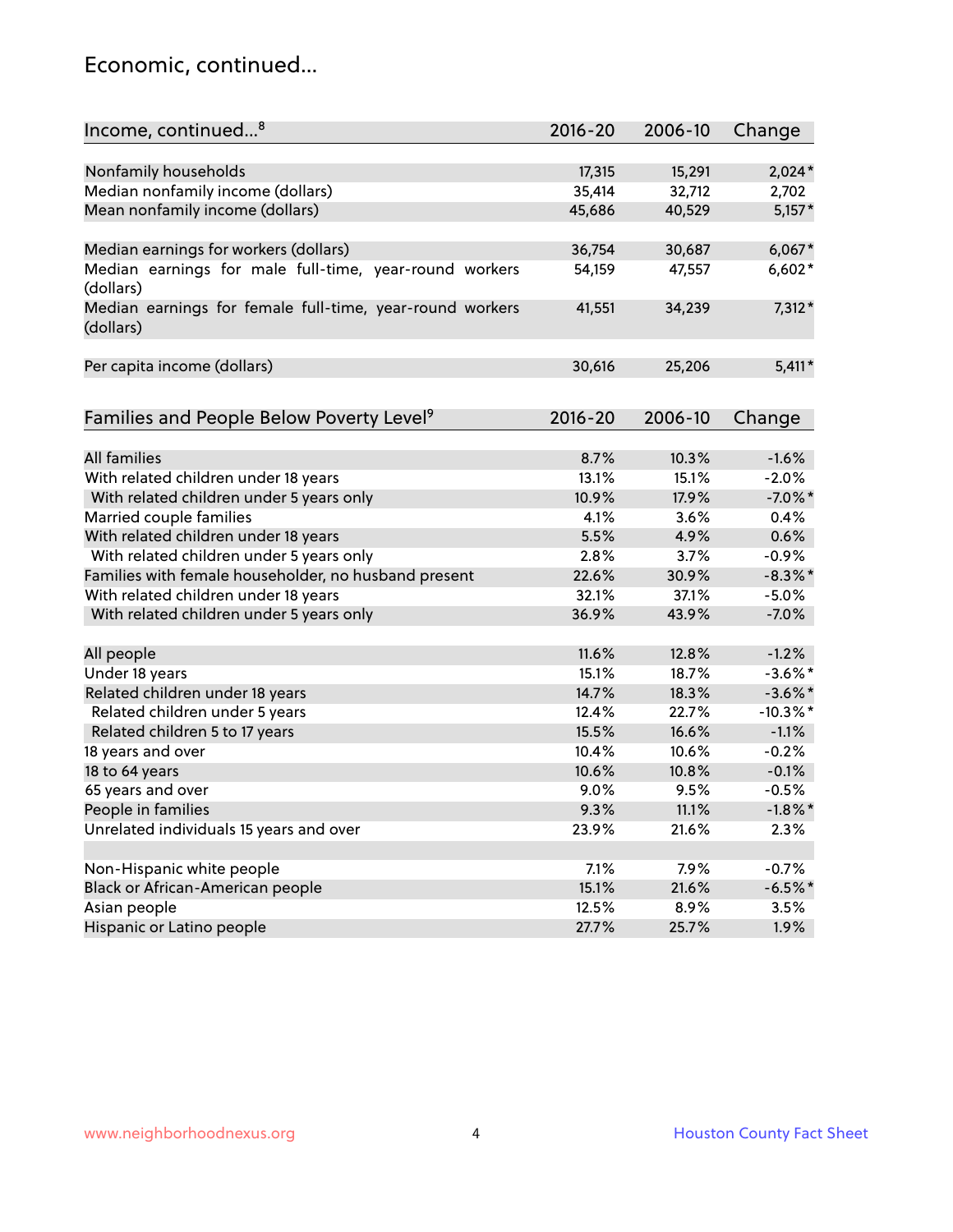### Employment

| Employment Status <sup>10</sup>                                                               | 2010        | 2020    | Change     |
|-----------------------------------------------------------------------------------------------|-------------|---------|------------|
| In Labor Force                                                                                | 70,418      | 67,099  | 67,099     |
| <b>Unemployment Rate</b>                                                                      | 5.2%        | 8.5%    | $-3.3%$    |
| Industry <sup>11</sup>                                                                        | $2016 - 20$ | 2006-10 | Change     |
|                                                                                               |             |         |            |
| Civilian employed population 16 years and over                                                | 71,751      | 60,057  | 11,694*    |
| Agriculture, forestry, fishing and hunting, and mining                                        | 0.3%        | 0.7%    | $-0.4%$    |
| Construction                                                                                  | 4.6%        | 6.0%    | $-1.4\%$ * |
| Manufacturing                                                                                 | 8.7%        | 9.0%    | $-0.3%$    |
| Wholesale trade                                                                               | 1.1%        | 1.5%    | $-0.4%$    |
| Retail trade                                                                                  | 13.0%       | 11.6%   | 1.4%       |
| Transportation and warehousing, and utilities                                                 | 5.1%        | 4.2%    | $0.9\%$ *  |
| Information                                                                                   | 1.4%        | 1.1%    | 0.3%       |
| Finance and insurance, and real estate and rental and leasing                                 | 5.3%        | 5.5%    | $-0.2%$    |
| Professional, scientific, and management, and administrative<br>and waste management services | 8.8%        | 8.2%    | 0.6%       |
| Educational services, and health care and social assistance                                   | 21.6%       | 21.3%   | 0.4%       |
| Arts, entertainment, and recreation, and accommodation and<br>food services                   | 9.4%        | 8.0%    | $1.4\%$ *  |
| Other services, except public administration                                                  | 4.1%        | 4.4%    | $-0.3%$    |
| Public administration                                                                         | 16.4%       | 18.4%   | $-2.0\%$ * |
| Occupation <sup>12</sup>                                                                      | $2016 - 20$ | 2006-10 | Change     |
|                                                                                               |             |         |            |
| Civilian employed population 16 years and over                                                | 71,751      | 60,057  | 11,694*    |
| Management, business, science, and arts occupations                                           | 36.7%       | 38.2%   | $-1.5%$    |
| Service occupations                                                                           | 16.7%       | 15.7%   | 1.0%       |
| Sales and office occupations                                                                  | 24.2%       | 24.2%   | $-0.0%$    |
| and<br>Natural<br>resources,<br>construction,<br>maintenance<br>occupations                   | 9.8%        | 11.3%   | $-1.5%$ *  |
| Production, transportation, and material moving occupations                                   | 12.6%       | 10.6%   | $2.1\%$ *  |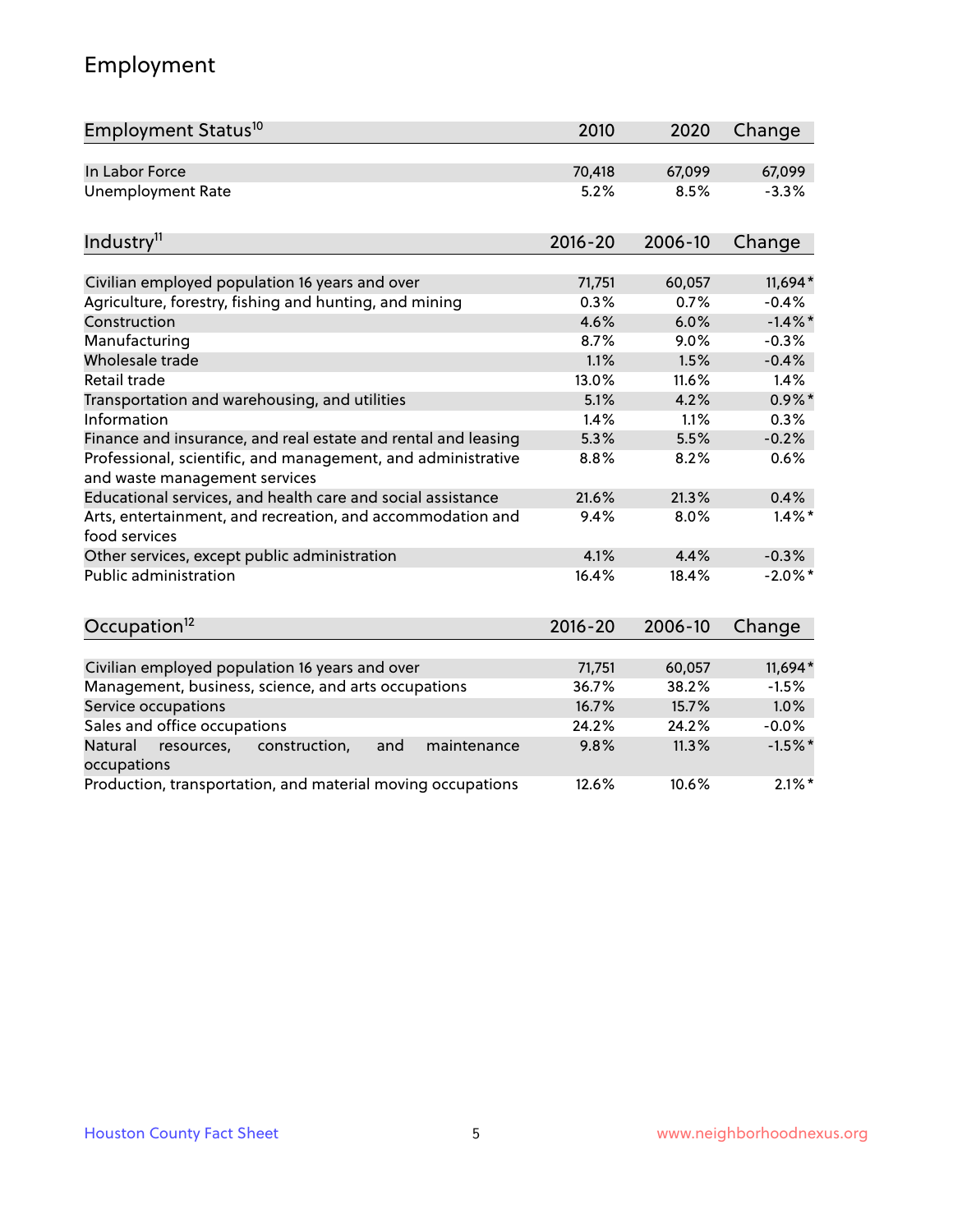### Employment, continued...

| Class of Worker <sup>13</sup>                          | $2016 - 20$ | 2006-10 | Change     |
|--------------------------------------------------------|-------------|---------|------------|
| Civilian employed population 16 years and over         | 71,751      | 60,057  | 11,694*    |
| Private wage and salary workers                        | 67.1%       | 63.8%   | $3.3\%$ *  |
| Government workers                                     | 28.7%       | 31.5%   | $-2.8\%$ * |
| Self-employed in own not incorporated business workers | 4.0%        | 4.6%    | $-0.6%$    |
| <b>Unpaid family workers</b>                           | 0.2%        | 0.2%    | 0.0%       |
| Job Flows <sup>14</sup>                                | 2019        | 2010    | Change     |
|                                                        |             |         |            |
| Total Jobs in county                                   | 46,818      | 42,790  | 4,028      |
| Held by residents of county                            | 50.5%       | 51.6%   | $-1.1%$    |
| Held by non-residents of county                        | 49.5%       | 48.4%   | 1.1%       |
| Jobs by Industry Sector <sup>15</sup>                  | 2019        | 2010    | Change     |
| Total Jobs in county                                   | 46,818      | 42,790  | 4,028      |
| <b>Goods Producing sectors</b>                         | 16.2%       | 16.6%   | $-0.3%$    |
| Trade, Transportation, and Utilities sectors           | 16.9%       | 16.4%   | 0.5%       |
| All Other Services sectors                             | 66.8%       | 67.1%   | $-0.2%$    |
|                                                        |             |         |            |
| Total Jobs in county held by county residents          | 23,657      | 22,074  | 1,583      |
| <b>Goods Producing sectors</b>                         | 14.8%       | 15.2%   | $-0.4%$    |
| Trade, Transportation, and Utilities sectors           | 12.0%       | 10.8%   | 1.2%       |
| All Other Services sectors                             | 73.1%       | 74.0%   | $-0.8%$    |
| Jobs by Earnings <sup>16</sup>                         | 2019        | 2010    | Change     |
|                                                        |             |         |            |
| Total Jobs in county                                   | 46,818      | 42,790  | 4,028      |
| Jobs with earnings \$1250/month or less                | 29.0%       | 29.9%   | $-0.9%$    |
| Jobs with earnings \$1251/month to \$3333/month        | 36.5%       | 38.8%   | $-2.3%$    |
| Jobs with earnings greater than \$3333/month           | 34.5%       | 31.3%   | 3.2%       |
| Total Jobs in county held by county residents          | 23,657      | 22,074  | 1,583      |
| Jobs with earnings \$1250/month or less                | 27.8%       | 29.5%   | $-1.7%$    |
| Jobs with earnings \$1251/month to \$3333/month        | 36.3%       | 39.1%   | $-2.8\%$   |
| Jobs with earnings greater than \$3333/month           | 35.9%       | 31.5%   | 4.4%       |
|                                                        |             |         |            |
| Jobs by Age of Worker <sup>17</sup>                    | 2019        | 2010    | Change     |
| Total Jobs in county                                   | 46,818      | 42,790  | 4,028      |
| Jobs with workers age 29 or younger                    | 25.9%       | 26.0%   | $-0.1%$    |
| Jobs with workers age 30 to 54                         | 53.0%       | 58.2%   | $-5.3%$    |
| Jobs with workers age 55 or older                      | 21.1%       | 15.7%   | 5.4%       |
|                                                        |             |         |            |
| Total Jobs in county held by county residents          | 23,657      | 22,074  | 1,583      |
| Jobs with workers age 29 or younger                    | 24.3%       | 24.4%   | $-0.1%$    |
| Jobs with workers age 30 to 54                         | 53.2%       | 59.0%   | $-5.8%$    |
| Jobs with workers age 55 or older                      | 22.4%       | 16.6%   | 5.9%       |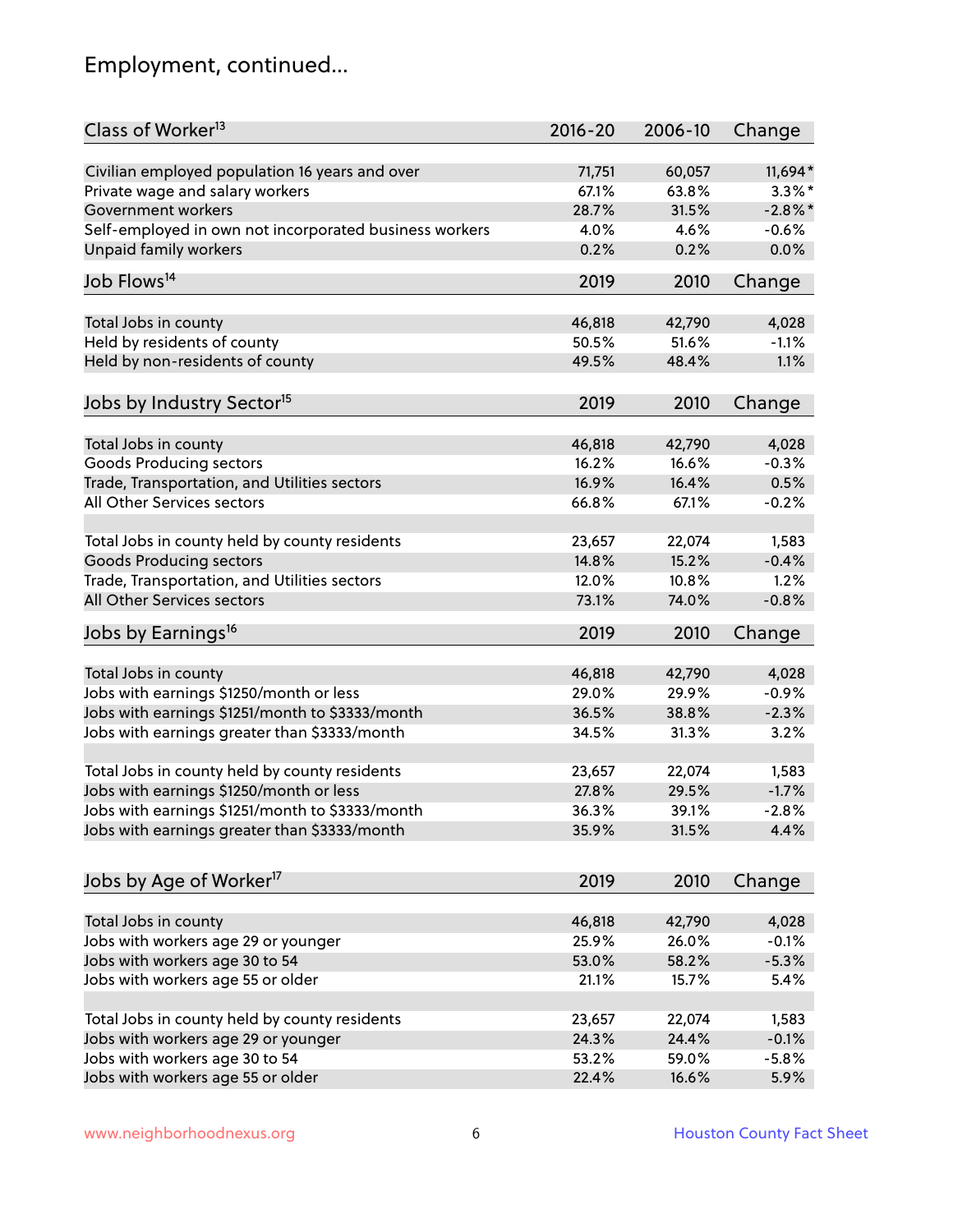#### Education

| Early Learning <sup>18</sup>                        |             |         | 2022       |
|-----------------------------------------------------|-------------|---------|------------|
| Licensed Capacity of Early Learning Centers         |             |         | 5,139      |
| Licenced capacity per 1,000 children ages 0-4       |             |         | 494.0      |
| School Enrollment <sup>19</sup>                     | 2022        | 2010    | Change     |
|                                                     |             |         |            |
| Enrolled in Public School                           | 30,243      | 26,787  | 3,456      |
| White                                               | 40.8%       | 51.9%   | $-11.2%$   |
| <b>Black or African-American</b>                    | 39.1%       | 35.4%   | 3.7%       |
| Asian                                               | 2.5%        | 2.4%    | 0.2%       |
| Native American                                     | 0.2%        | 0.2%    | $-0.0%$    |
| Pacific Islander                                    | 0.1%        | 0.0%    | 0.0%       |
| <b>Biracial or Multi-Racial</b>                     | 6.7%        | 3.0%    | 3.7%       |
| Hispanic or Latino                                  | 10.7%       | 7.1%    | 3.6%       |
| Georgia Milestones: 3rd Grade Reading <sup>20</sup> |             |         | 2019       |
|                                                     |             |         |            |
| Number of Students Tested                           |             |         | 2,105      |
| Proficient or Distinguished                         |             |         | 48.2%      |
| Georgia Milestones: 8th Grade Math <sup>21</sup>    |             |         | 2019       |
| Number of Students Tested                           |             |         | 2,188      |
| Proficient or Distinguished                         |             |         | 52.8%      |
|                                                     |             |         |            |
| Graduation Rates <sup>22</sup>                      | 2021        | 2012    | Change     |
| Cohort                                              |             |         |            |
|                                                     | 2,119       | 2,253   | $-134$     |
| <b>High School Graduation Rate</b>                  | 88.8%       | 75.6%   | 13.2%      |
| Educational Attainment <sup>23</sup>                | $2016 - 20$ | 2006-10 | Change     |
|                                                     |             |         |            |
| Population 25 years and over                        | 101,912     | 85,196  | 16,716*    |
| Less than 9th grade                                 | 2.6%        | 3.8%    | $-1.1\%$ * |
| 9th to 12th grade, no diploma                       | 4.8%        | 9.0%    | $-4.2%$ *  |
| High school graduate (includes equivalency)         | 26.8%       | 28.6%   | $-1.8\%$ * |
| Some college, no degree                             | 24.0%       | 25.2%   | $-1.2%$    |
| Associate's degree                                  | 10.7%       | 9.0%    | $1.7\%$ *  |
| Bachelor's degree                                   | 17.7%       | 15.3%   | $2.5\%$ *  |
| Graduate or professional degree                     | 13.2%       | 9.1%    | $4.1\%$ *  |
| Percent high school graduate or higher              | 92.6%       | 87.3%   | $5.3\%$ *  |
| Percent bachelor's degree or higher                 | 31.0%       | 24.4%   | $6.6\%$ *  |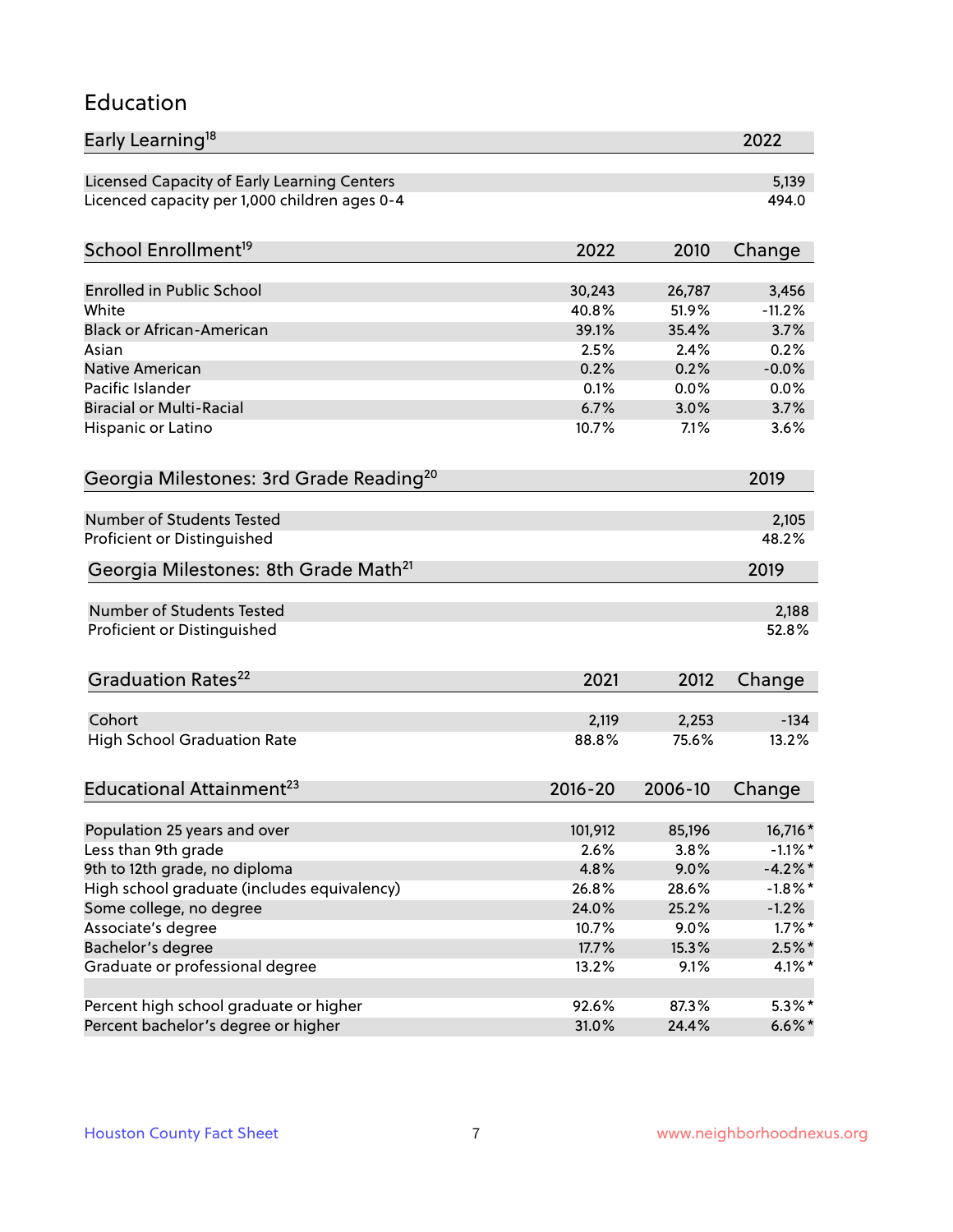#### Housing

| Households by Type <sup>24</sup>                     | 2016-20 | 2006-10 | Change             |
|------------------------------------------------------|---------|---------|--------------------|
|                                                      |         |         |                    |
| <b>Total households</b>                              | 58,042  | 50,199  | 7,843*             |
| Family households (families)                         | 70.2%   | 69.5%   | 0.6%               |
| With own children under 18 years                     | 31.9%   | 34.7%   | $-2.8%$            |
| Married-couple family                                | 51.5%   | 50.5%   | 1.0%               |
| With own children of the householder under 18 years  | 21.7%   | 22.6%   | $-1.0%$            |
| Male householder, no wife present, family            | 5.0%    | 4.5%    | 0.5%               |
| With own children of the householder under 18 years  | 2.6%    | 2.6%    | 0.1%               |
| Female householder, no husband present, family       | 13.6%   | 14.5%   | $-0.9%$            |
| With own children of the householder under 18 years  | 7.5%    | 9.4%    | $-1.9%$ *          |
| Nonfamily households                                 | 29.8%   | 30.5%   | $-0.6%$            |
| Householder living alone                             | 25.1%   | 26.0%   | $-0.9%$            |
| 65 years and over                                    | 8.4%    | 6.9%    | $1.5%$ *           |
|                                                      |         |         |                    |
| Households with one or more people under 18 years    | 35.3%   | 39.2%   | $-3.9%$ *          |
| Households with one or more people 65 years and over | 23.8%   | 19.1%   | 4.6%*              |
|                                                      |         |         |                    |
| Average household size                               | 2.65    | 2.65    | $-0.00$            |
| Average family size                                  | 3.17    | 3.19    | $-0.02$            |
|                                                      |         |         |                    |
| Housing Occupancy <sup>25</sup>                      | 2016-20 | 2006-10 | Change             |
|                                                      |         |         |                    |
| Total housing units                                  | 63,867  | 56,896  | $6,971*$           |
| Occupied housing units                               | 90.9%   | 88.2%   | $2.7\%$ *          |
| Vacant housing units                                 | 9.1%    | 11.8%   | $-2.7\%$ *         |
|                                                      |         |         |                    |
| Homeowner vacancy rate                               | 1.6     | 2.3     | $-0.7$             |
| Rental vacancy rate                                  | 6.3     | 9.9     | $-3.5*$            |
|                                                      |         |         |                    |
|                                                      |         |         |                    |
| Units in Structure <sup>26</sup>                     | 2016-20 | 2006-10 | Change             |
| Total housing units                                  | 63,867  | 56,896  | $6,971*$           |
| 1-unit, detached                                     | 75.4%   | 70.6%   | 4.8%*              |
|                                                      |         |         |                    |
| 1-unit, attached                                     | 1.8%    | 2.6%    | $-0.8\%$ *         |
| 2 units<br>3 or 4 units                              | 1.2%    | 2.4%    | $-1.3\%$ *<br>0.2% |
|                                                      | 3.9%    | 3.7%    |                    |
| 5 to 9 units                                         | 5.4%    | 7.5%    | $-2.0\%$ *         |
| 10 to 19 units                                       | 3.4%    | 2.4%    | $1.0\%$ *          |
| 20 or more units                                     | 1.7%    | 1.7%    | $-0.1%$            |
| Mobile home                                          | 7.2%    | 9.0%    | $-1.9\%$ *         |
| Boat, RV, van, etc.                                  | 0.1%    | 0.0%    | $0.0\%$            |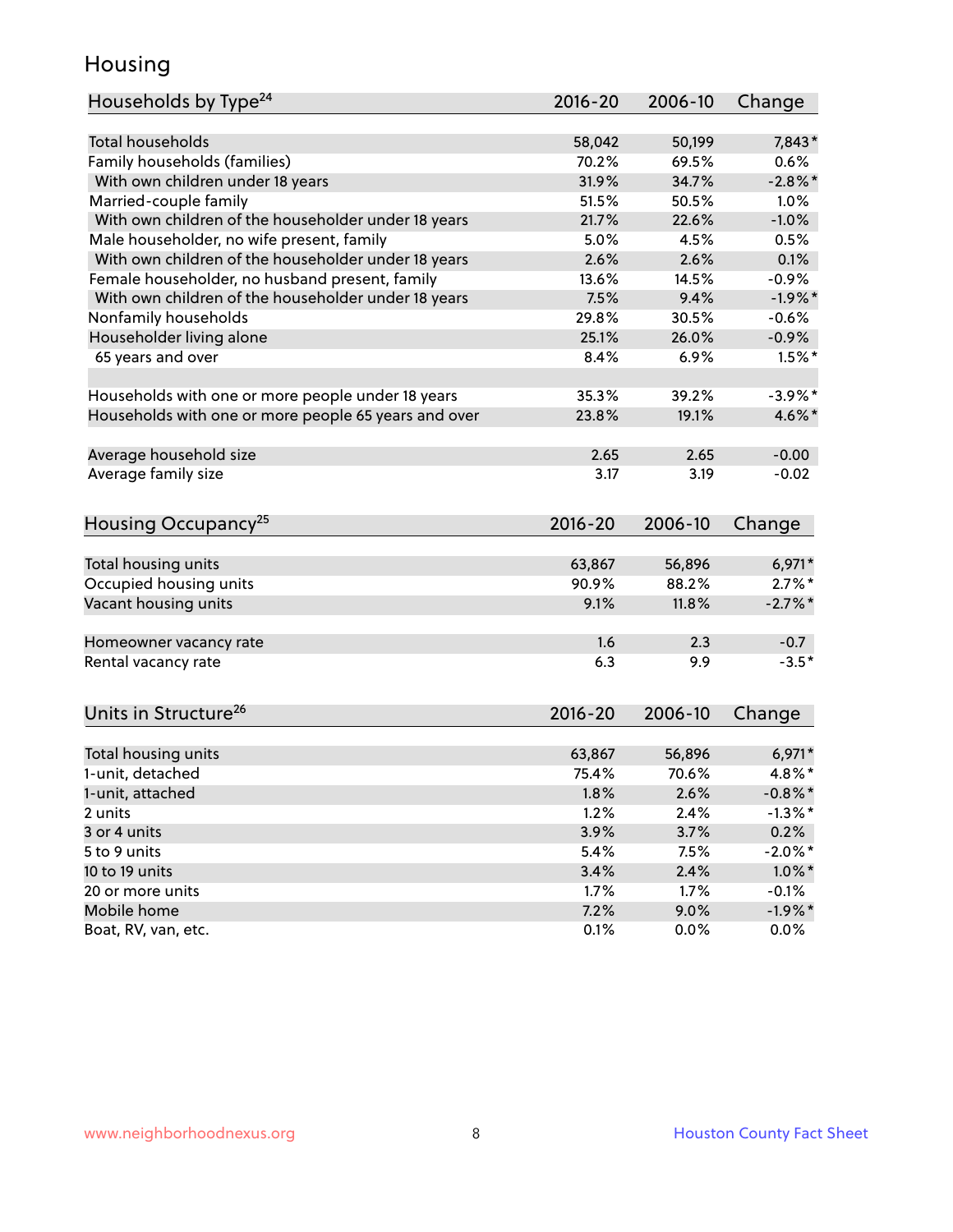### Housing, Continued...

| Year Structure Built <sup>27</sup>             | 2016-20     | 2006-10 | Change     |
|------------------------------------------------|-------------|---------|------------|
| Total housing units                            | 63,867      | 56,896  | $6,971*$   |
| Built 2014 or later                            | 6.0%        | (X)     | (X)        |
| Built 2010 to 2013                             | 4.9%        | (X)     | (X)        |
| Built 2000 to 2009                             | 22.9%       | 25.3%   | $-2.4\%$ * |
| Built 1990 to 1999                             | 18.9%       | 21.1%   | $-2.2\%$ * |
| Built 1980 to 1989                             | 13.9%       | 16.0%   | $-2.1\%$ * |
| Built 1970 to 1979                             | 13.3%       | 16.5%   | $-3.2\%$ * |
| Built 1960 to 1969                             | 11.7%       | 12.0%   | $-0.3%$    |
| Built 1950 to 1959                             | 5.4%        | 6.6%    | $-1.1\%$ * |
| Built 1940 to 1949                             | 1.7%        | 1.6%    | 0.0%       |
| Built 1939 or earlier                          | 1.3%        | 0.9%    | 0.3%       |
| Housing Tenure <sup>28</sup>                   | $2016 - 20$ | 2006-10 | Change     |
| Occupied housing units                         | 58,042      | 50,199  | 7,843*     |
| Owner-occupied                                 | 66.5%       | 67.8%   | $-1.3%$    |
| Renter-occupied                                | 33.5%       | 32.2%   | 1.3%       |
| Average household size of owner-occupied unit  | 2.75        | 2.68    | $0.07*$    |
| Average household size of renter-occupied unit | 2.45        | 2.58    | $-0.13*$   |
| Residence 1 Year Ago <sup>29</sup>             | 2016-20     | 2006-10 | Change     |
| Population 1 year and over                     | 153,304     | 132,704 | 20,600*    |
| Same house                                     | 85.5%       | 79.3%   | $6.2\%$ *  |
| Different house in the U.S.                    | 14.0%       | 20.2%   | $-6.2\%$ * |
| Same county                                    | 7.6%        | 11.9%   | $-4.3\%$ * |
| Different county                               | 6.4%        | 8.3%    | $-1.9%$ *  |
| Same state                                     | 3.7%        | 4.3%    | $-0.6%$    |
| Different state                                | 2.7%        | 4.0%    | $-1.3\%$ * |
| Abroad                                         | 0.5%        | 0.5%    | $-0.0%$    |
| Value of Housing Unit <sup>30</sup>            | $2016 - 20$ | 2006-10 | Change     |
| Owner-occupied units                           | 38,595      | 34,023  | 4,572*     |
| Less than \$50,000                             | 7.5%        | 6.9%    | 0.6%       |
| \$50,000 to \$99,999                           | 19.3%       | 25.0%   | $-5.7%$ *  |
| \$100,000 to \$149,999                         | 19.7%       | 26.7%   | $-7.0\%$ * |
| \$150,000 to \$199,999                         | 22.3%       | 18.9%   | $3.4\%$ *  |
| \$200,000 to \$299,999                         | 18.7%       | 14.5%   | $4.2\%$ *  |
| \$300,000 to \$499,999                         | 10.3%       | 6.8%    | $3.5\%$ *  |
| \$500,000 to \$999,999                         | 1.8%        | 1.1%    | $0.8\%$ *  |
| \$1,000,000 or more                            | 0.3%        | 0.2%    | 0.1%       |
| Median (dollars)                               | 157,200     | 132,500 | 24,700*    |
| Mortgage Status <sup>31</sup>                  | 2016-20     | 2006-10 | Change     |
| Owner-occupied units                           | 38,595      | 34,023  | $4,572*$   |
| Housing units with a mortgage                  | 70.5%       | 74.0%   | $-3.5%$ *  |
| Housing units without a mortgage               | 29.5%       | 26.0%   | $3.5\%$ *  |
|                                                |             |         |            |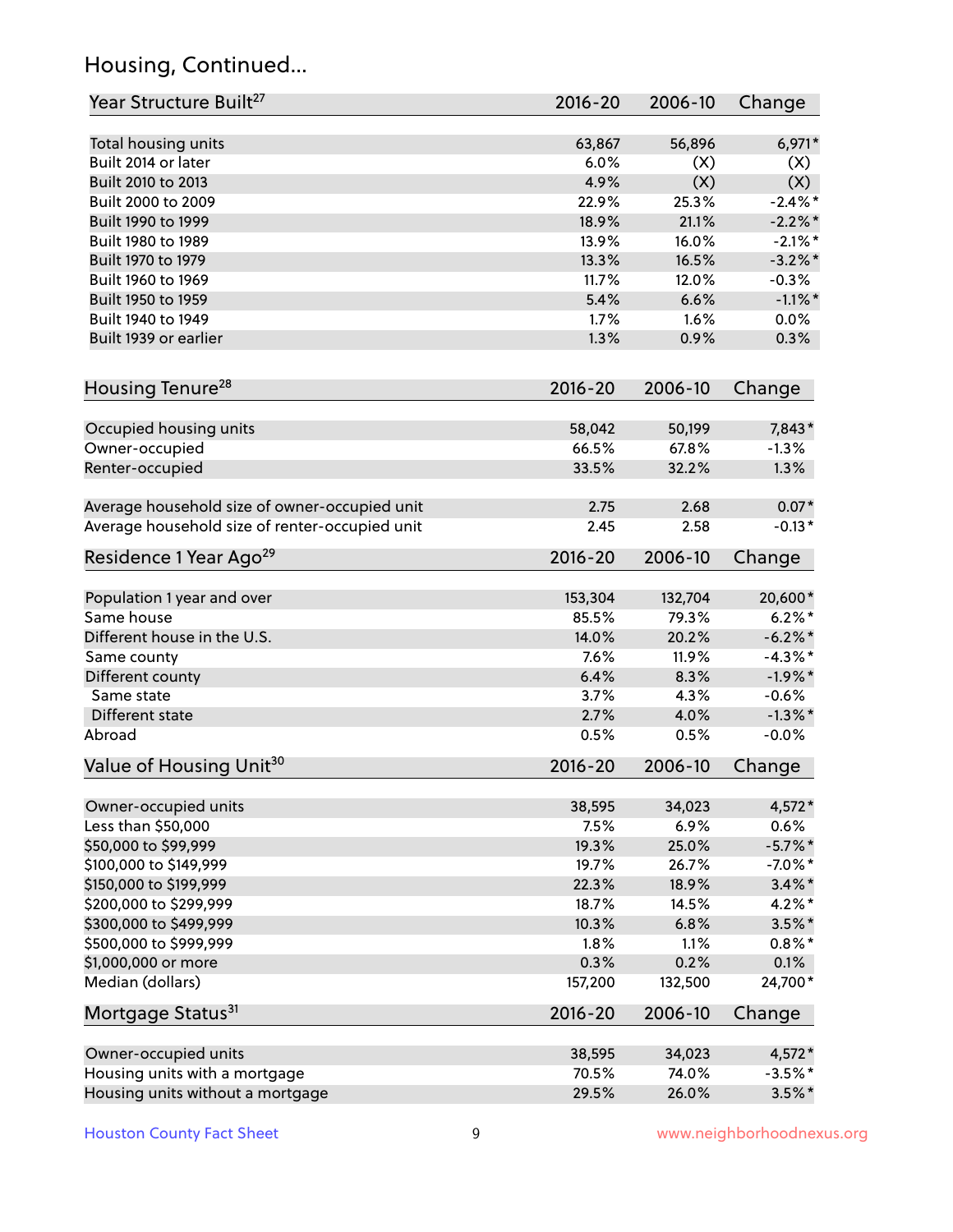### Housing, Continued...

| Selected Monthly Owner Costs <sup>32</sup>                                            | $2016 - 20$ | 2006-10 | Change     |
|---------------------------------------------------------------------------------------|-------------|---------|------------|
| Housing units with a mortgage                                                         | 27,221      | 25,192  | 2,029*     |
| Less than \$300                                                                       | 0.0%        | 0.1%    | $-0.1%$    |
| \$300 to \$499                                                                        | 0.6%        | 1.5%    | $-1.0\%$ * |
| \$500 to \$999                                                                        | 24.9%       | 33.7%   | $-8.8\%$ * |
| \$1,000 to \$1,499                                                                    | 37.2%       | 34.7%   | 2.5%       |
| \$1,500 to \$1,999                                                                    | 21.6%       | 17.5%   | $4.1\%$ *  |
| \$2,000 to \$2,999                                                                    | 14.5%       | 10.5%   | 4.0%*      |
| \$3,000 or more                                                                       | 1.2%        | 2.0%    | $-0.7%$    |
| Median (dollars)                                                                      | 1,316       | 1,194   | $122*$     |
| Housing units without a mortgage                                                      | 11,374      | 8,831   | $2,543*$   |
| Less than \$150                                                                       | 3.1%        | 1.2%    | $1.9\%$ *  |
| \$150 to \$249                                                                        | 11.1%       | 16.6%   | $-5.5%$ *  |
| \$250 to \$349                                                                        | 24.8%       | 33.4%   | $-8.6\%$ * |
| \$350 to \$499                                                                        | 33.5%       | 34.8%   | $-1.3%$    |
| \$500 to \$699                                                                        | 20.7%       | 10.3%   | $10.4\%$ * |
| \$700 or more                                                                         | 6.8%        | 3.7%    | $3.1\%$ *  |
| Median (dollars)                                                                      | 397         | 347     | $50*$      |
| Selected Monthly Owner Costs as a Percentage of<br>Household Income <sup>33</sup>     | $2016 - 20$ | 2006-10 | Change     |
| Housing units with a mortgage (excluding units where<br>SMOCAPI cannot be computed)   | 27,097      | 25,140  | $1,957*$   |
| Less than 20.0 percent                                                                | 57.0%       | 47.3%   | $9.7\%$ *  |
| 20.0 to 24.9 percent                                                                  | 16.4%       | 17.8%   | $-1.4%$    |
| 25.0 to 29.9 percent                                                                  | 7.6%        | 10.2%   | $-2.6\%$ * |
| 30.0 to 34.9 percent                                                                  | 4.4%        | 6.6%    | $-2.2\%$ * |
| 35.0 percent or more                                                                  | 14.6%       | 18.2%   | $-3.5%$ *  |
| Not computed                                                                          | 124         | 52      | $72*$      |
| Housing unit without a mortgage (excluding units where<br>SMOCAPI cannot be computed) | 11,072      | 8,629   | $2,443*$   |
| Less than 10.0 percent                                                                | 53.9%       | 53.3%   | 0.7%       |
| 10.0 to 14.9 percent                                                                  | 16.8%       | 20.3%   | $-3.5%$    |
| 15.0 to 19.9 percent                                                                  | 10.4%       | 10.0%   | 0.4%       |
| 20.0 to 24.9 percent                                                                  | 6.3%        | 3.0%    | $3.3\%$ *  |
| 25.0 to 29.9 percent                                                                  | 4.8%        | 3.2%    | 1.5%       |
| 30.0 to 34.9 percent                                                                  | 2.5%        | 0.8%    | $1.7\%$ *  |
| 35.0 percent or more                                                                  | 5.2%        | 9.4%    | $-4.1\%$ * |
| Not computed                                                                          | 302         | 202     | 100        |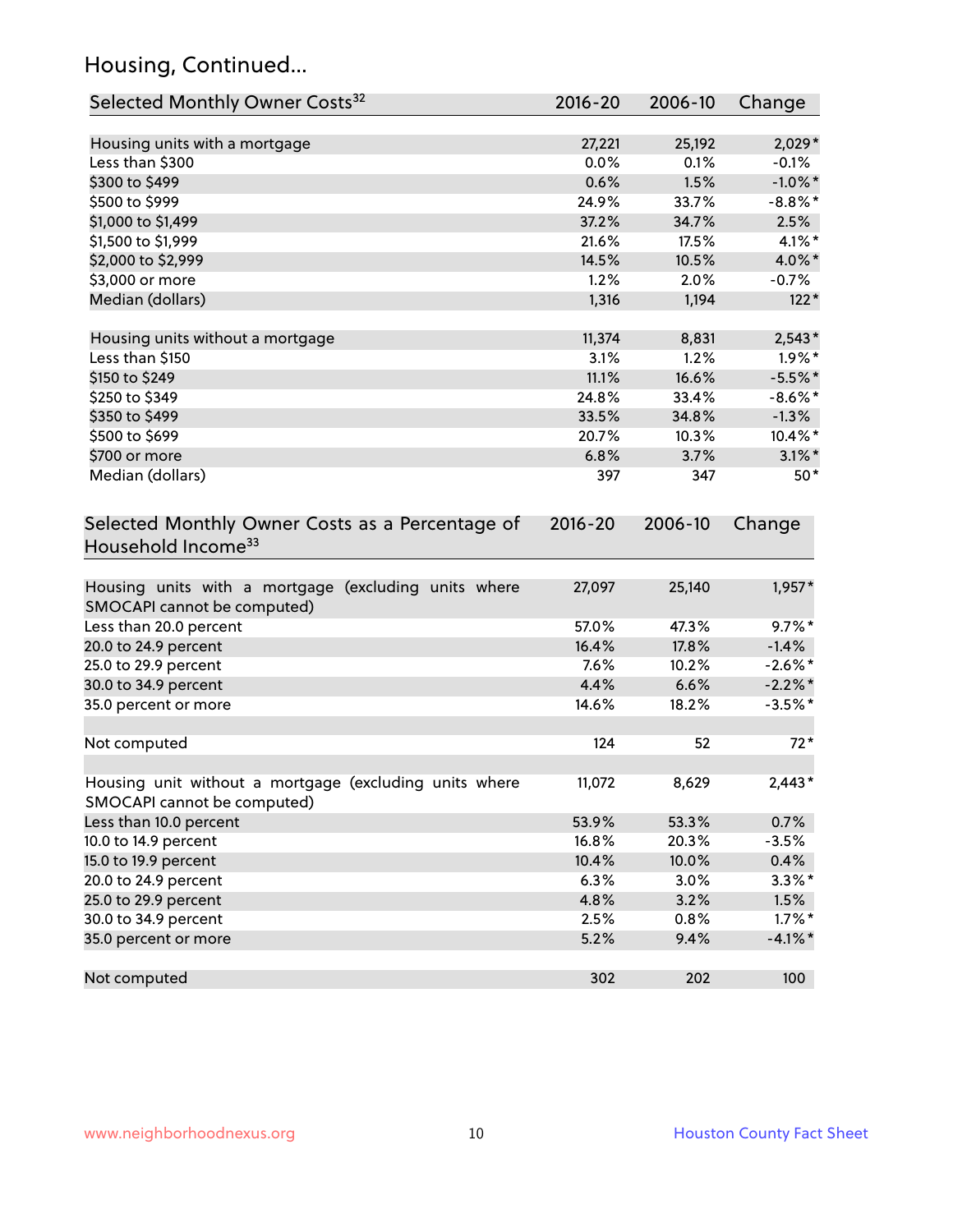#### Housing, Continued...

| Gross Rent <sup>34</sup>                                                       | 2016-20     | 2006-10 | Change     |
|--------------------------------------------------------------------------------|-------------|---------|------------|
|                                                                                |             |         |            |
| Occupied units paying rent                                                     | 18,637      | 15,446  | $3,191*$   |
| Less than \$200                                                                | 0.3%        | 0.8%    | $-0.5%$    |
| \$200 to \$499                                                                 | 6.2%        | 11.9%   | $-5.7\%$ * |
| \$500 to \$749                                                                 | 19.1%       | 36.1%   | $-16.9%$ * |
| \$750 to \$999                                                                 | 32.8%       | 32.9%   | $-0.1%$    |
| \$1,000 to \$1,499                                                             | 35.6%       | 16.0%   | 19.6%*     |
| \$1,500 to \$1,999                                                             | 4.3%        | 1.9%    | $2.5%$ *   |
| \$2,000 or more                                                                | 1.7%        | 0.4%    | $1.2\%$ *  |
| Median (dollars)                                                               | 936         | 757     | $179*$     |
| No rent paid                                                                   | 810         | 730     | 80         |
| Gross Rent as a Percentage of Household Income <sup>35</sup>                   | $2016 - 20$ | 2006-10 | Change     |
| Occupied units paying rent (excluding units where GRAPI<br>cannot be computed) | 18,276      | 15,163  | $3,113*$   |
| Less than 15.0 percent                                                         | 14.6%       | 13.2%   | 1.4%       |
| 15.0 to 19.9 percent                                                           | 18.0%       | 17.3%   | 0.8%       |
| 20.0 to 24.9 percent                                                           | 9.9%        | 14.2%   | $-4.3\%$ * |
| 25.0 to 29.9 percent                                                           | 11.5%       | 10.7%   | $0.9\%$    |
| 30.0 to 34.9 percent                                                           | 11.4%       | 9.5%    | $1.9\%$    |
| 35.0 percent or more                                                           | 34.6%       | 35.2%   | $-0.6%$    |

| Not computed | 1 1 7 1 | 1.013 | 158 |
|--------------|---------|-------|-----|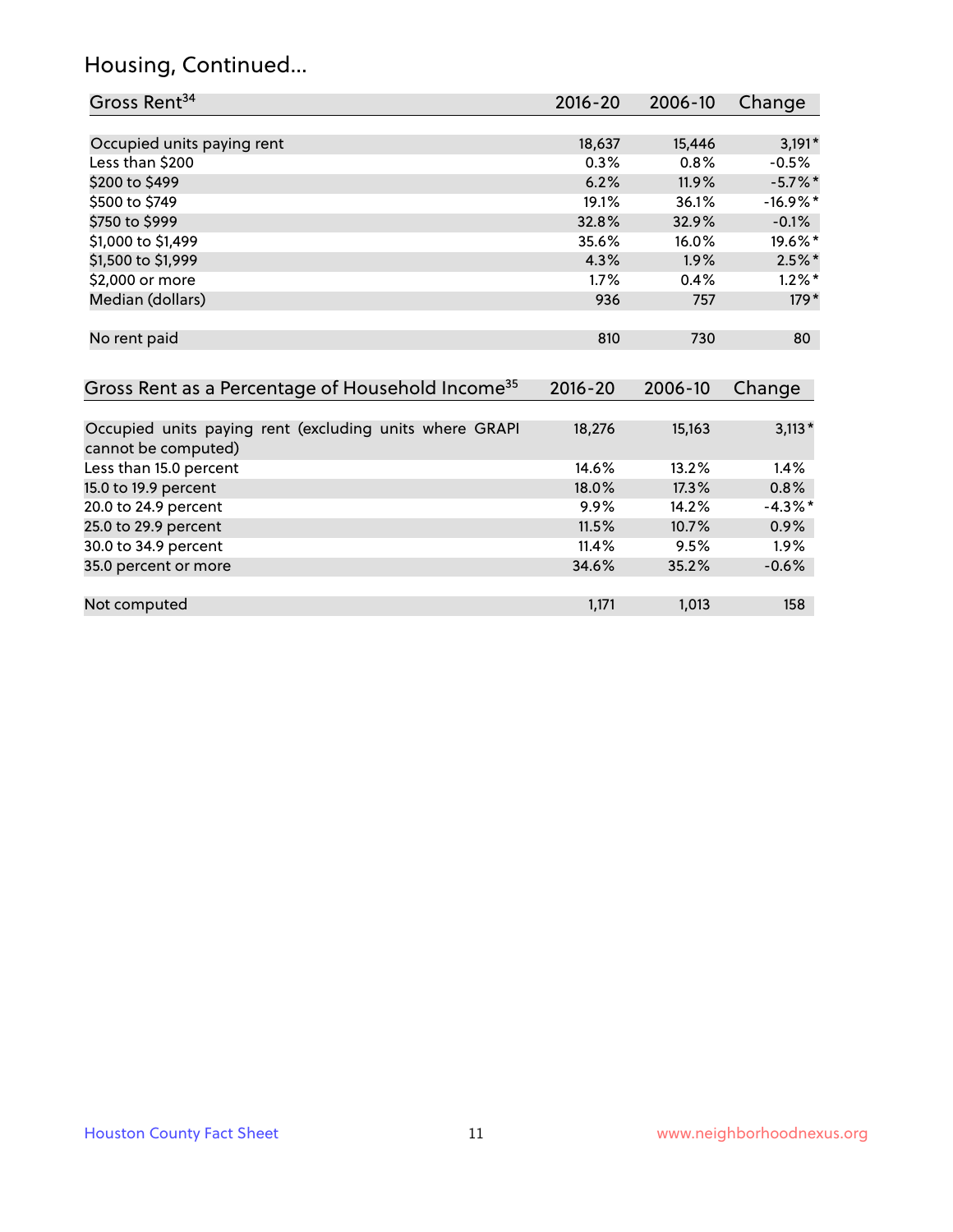### Community Involvement

| Voter Registration and Turnout <sup>36</sup> | 2020    |
|----------------------------------------------|---------|
|                                              |         |
| Active registered voters                     | 105.266 |
| Number voted in Presidential election        | 74.594  |
| Percent voted in Presidential election       | 70.9%   |

#### Transportation

| Commuting to Work <sup>37</sup>           | 2016-20     | 2006-10 | Change     |
|-------------------------------------------|-------------|---------|------------|
|                                           |             |         |            |
| Workers 16 years and over                 | 74,633      | 62,213  | 12,420*    |
| Car, truck, or van - drove alone          | 84.6%       | 83.7%   | $0.9\%$    |
| Car, truck, or van - carpooled            | 9.6%        | 12.5%   | $-2.9\%$ * |
| Public transportation (excluding taxicab) | 0.1%        | 0.2%    | $-0.0\%$   |
| Walked                                    | 0.8%        | $1.0\%$ | $-0.3%$    |
| Other means                               | $1.3\%$     | 1.1%    | 0.2%       |
| Worked at home                            | 3.6%        | 1.6%    | $2.1\%$ *  |
| Mean travel time to work (minutes)        | 22.4        | 20.6    | $1.8*$     |
|                                           |             |         |            |
| Vehicles Available <sup>38</sup>          | $2016 - 20$ | 2006-10 | Change     |
| Occupied housing units                    | 58,042      | 50,199  | 7,843*     |
| No vehicles available                     |             |         |            |
|                                           | 4.6%        | 4.7%    | $-0.1%$    |
| 1 vehicle available                       | 29.5%       | 32.9%   | $-3.3\%$ * |
| 2 vehicles available                      | 40.4%       | 38.4%   | 2.0%       |
| 3 or more vehicles available              | 25.5%       | 24.0%   | 1.5%       |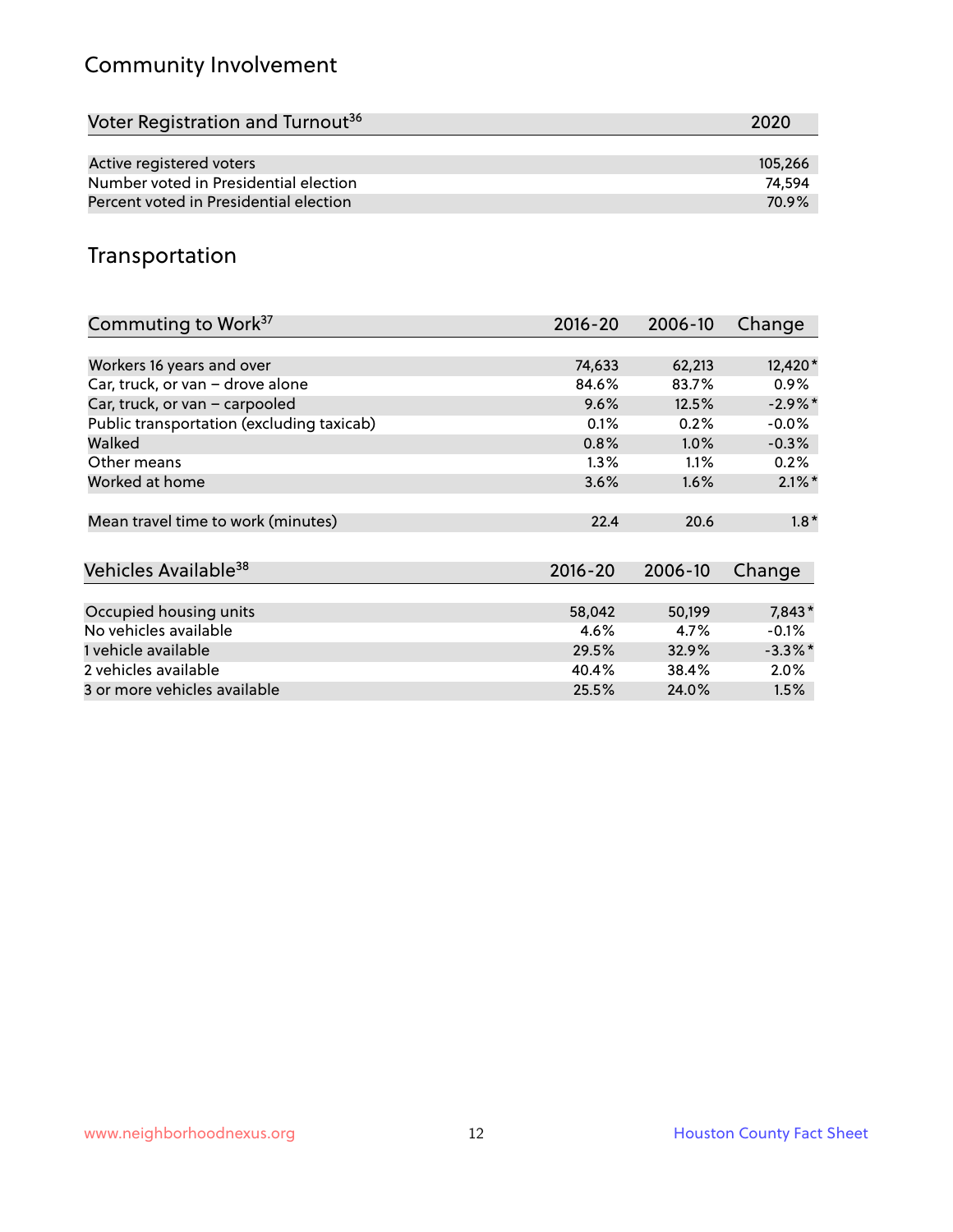#### Health

| Health Insurance coverage <sup>39</sup> | 2016-20 |
|-----------------------------------------|---------|
|-----------------------------------------|---------|

| Civilian Noninstitutionalized Population                | 150,093 |
|---------------------------------------------------------|---------|
| With health insurance coverage                          | 89.2%   |
| With private health insurance coverage                  | 73.3%   |
| With public health coverage                             | 30.6%   |
| No health insurance coverage                            | 10.8%   |
| Civilian Noninstitutionalized Population Under 19 years | 41,641  |
| No health insurance coverage                            | 7.7%    |
| Civilian Noninstitutionalized Population 19 to 64 years | 89,232  |
| In labor force:                                         | 70,256  |
| Employed:                                               | 66,867  |
| With health insurance coverage                          | 87.7%   |
| With private health insurance coverage                  | 43.2%   |
| With public coverage                                    | 9.7%    |
| No health insurance coverage                            | 12.3%   |
| Unemployed:                                             | 3,389   |
| With health insurance coverage                          | 48.7%   |
| With private health insurance coverage                  | 43.2%   |
| With public coverage                                    | 12.3%   |
| No health insurance coverage                            | 51.3%   |
| Not in labor force:                                     | 18,976  |
| With health insurance coverage                          | 84.0%   |
| With private health insurance coverage                  | 60.4%   |
| With public coverage                                    | 36.7%   |
| No health insurance coverage                            | 16.0%   |

# **Health Factors** Most Recent

| Premature Death (YPLL before age 75 per 100,000 population, age-adjusted) <sup>40</sup> | 8,221.1 |
|-----------------------------------------------------------------------------------------|---------|
| Average number of Physically Unhealthy Days <sup>41</sup>                               | 4.2     |
| Average number of Mentally Unhealthy Days <sup>42</sup>                                 | 5.0     |
| Low Birthweight Births <sup>43</sup>                                                    | 9.1%    |
| Diabetes Prevalence <sup>44</sup>                                                       | 12.1%   |
| HIV Prevalence (per 100,000 population) <sup>45</sup>                                   | 320.2   |
| Rate, Deduplicated ER Visits for Asthma, Ages 0-17 <sup>46</sup>                        | 631.9   |